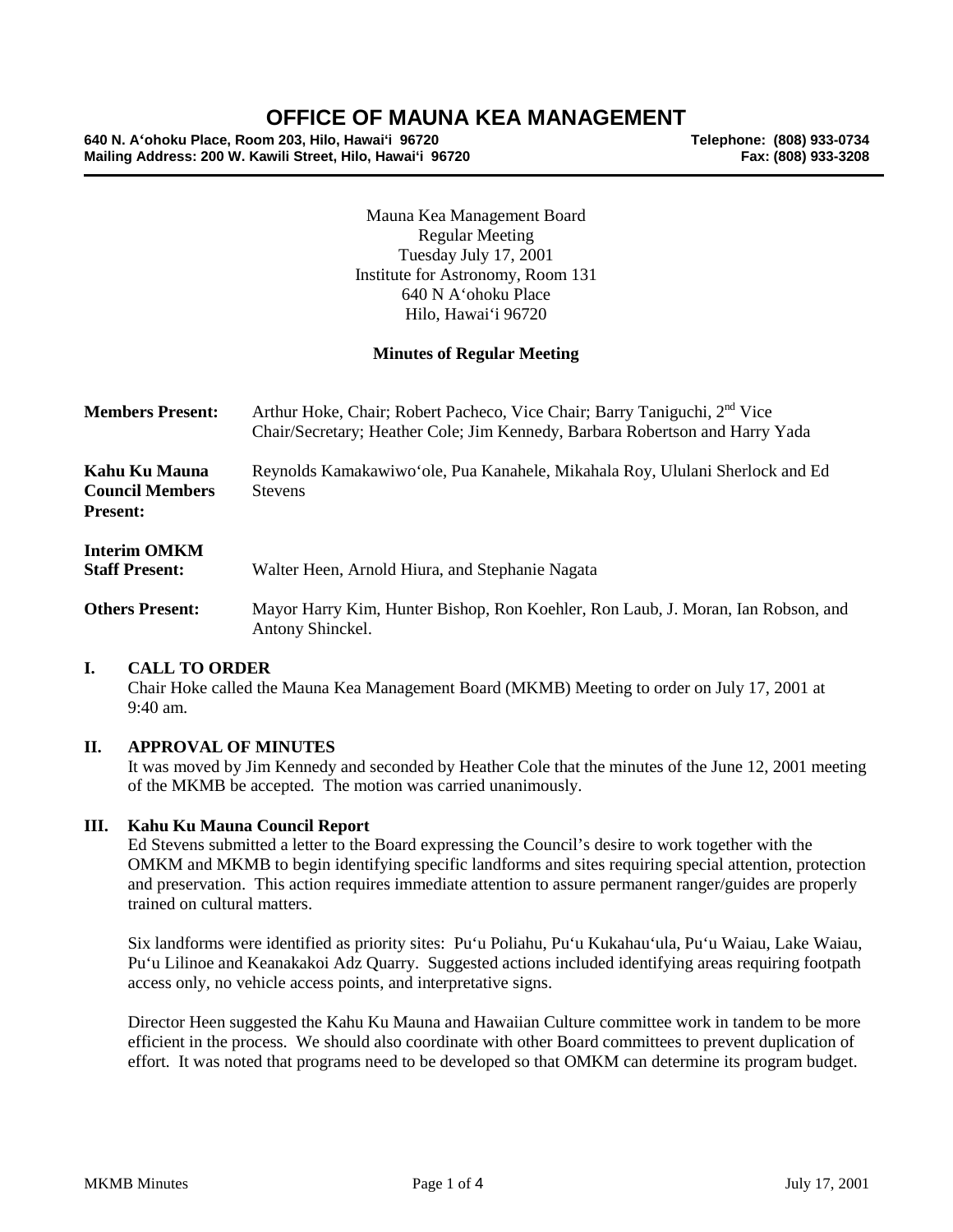# **IV. OLD BUSINESS**

## **Establishment of a Planning Committee**

Heather Cole, Rob Pacheco and Barry Taniguchi volunteered to serve on the Planning Committee with Mr. Taniguchi as chair. The committee will be expanded to include representatives from Kahu Ku Mauna and the community.

## **IV. NEW BUSINESS**

# **A. Design Review Committee**

This item was deferred until the next meeting.

## **B. Ranger/Guide Update**

Stephanie Nagata provided an update of ranger/guide activity and observations for the period June 10 – July 14, 2001 (see attached report). In summary, vehicle incidents and hiking appear to be the most prominent activities on the mountain.

There is on average about 100 vehicles (excluding observatory and commercial tour vehicles) traveling to Mauna Kea each week. Ranger/guides are warning drivers not to stop on the side of the gravel road or to drive off the road. One driver ignored the warning and drove over some large rocks, damaging the car's oil pan and requiring a tow from MKSS. Hikers are observed going to Pu'u Wekiu and to Lake Waiau. Several sightings of vehicles on Pu'u Poliahu were also reported.

Although the summit is relatively clean, ranger/guides report removing 5 to 25 pounds of trash at varying times. The composition of the trash is mainly cigarette butts, nails and beer bottles.

It appears most of the issues involve public safety matters and driver ignorance.

## **V. ANNOUNCEMENTS**

Mayor Harry Kim attended the meeting to find out what the Office and Board was all about. He indicated the Hawaiian cultural issue was a major factor in his decision to run for Mayor. The Mauna Kea issue is of great interest to him and he offered the assistance of the County of Hawaii. He encouraged the Board to be sensitive to the Hawaiian cultural issue and urged better communication and working peacefully together.

## **VI. DATE OF NEXT MEETING**

August 21, 2001.

# **VII. EXECUTIVE SESSION**

Chair Hoke adjourned the public portion of the meeting and the Board called an executive session at 10:10 a.m. to discuss personnel matters.

## **VIII. ADJOURNMENT**

Chair Hoke adjourned the executive session at 2:35 p.m.

Respectfully submitted:

Signed by Barry Taniguchi Barry K. Taniguchi, Secretary, MKMB

July 31, 2001 **Date**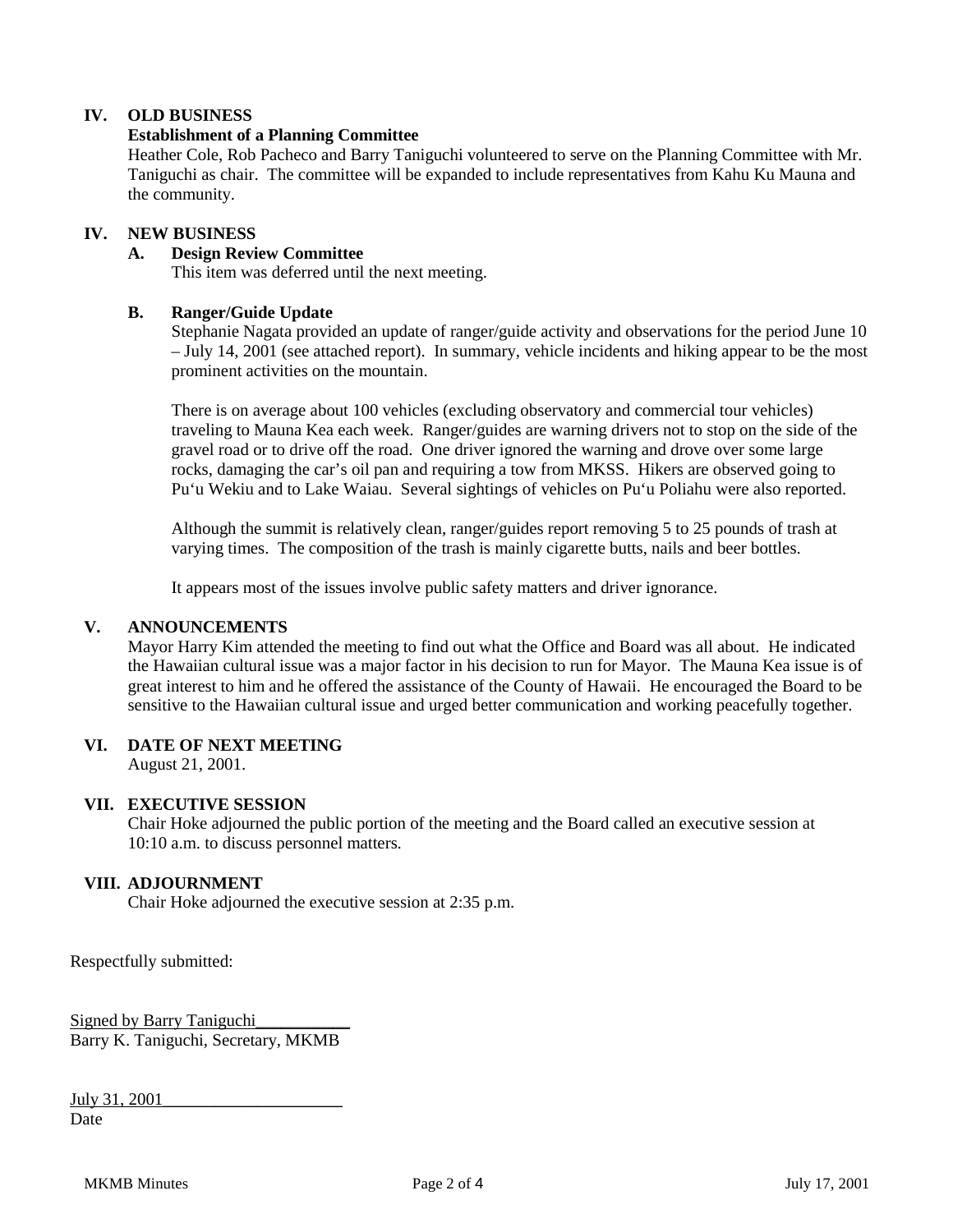# **SUMMARY OF RANGER/GUIDE REPORTS June 10 – July 14, 2001**

#### **Vehicles**

General vehicle activity appears to be heavier in the afternoons and evenings. The number of 2-wheel drive vehicles is greater during the afternoon compared to 4-wheel drive vehicles which are spread throughout the day.

Commercial activity is heaviest during the evening hours.

| $\mathbf{W}$ v can be counted and the comment of $\mathbf{W}$ to $\mathbf{W}$ is $\mathbf{W}$ |         |           |         |  |  |
|-----------------------------------------------------------------------------------------------|---------|-----------|---------|--|--|
|                                                                                               | Morning | Afternoon | Evening |  |  |
| Range                                                                                         |         |           | 20 - 52 |  |  |
| Average                                                                                       | ے ۔     |           |         |  |  |

#### **Weekly Vehicle Count – All Non Commercial (6/10 – 7/14/01)**

#### **Weekly Vehicle Count – 4 & 2-Wheel Dr. (non Commercial) (7/8 – 7/14/01)**

|       | $Ornn\sigma$ | Atternoon | Evening |
|-------|--------------|-----------|---------|
| Wheel | ⌒~<br>້      | ◡         |         |
| Wheel |              | ∸         |         |

#### **Weekly Commercial Vehicle Count (6/10 – 7/14/01)**

|         | 10rnino | Atternoon | Evening |
|---------|---------|-----------|---------|
| Range   |         | - 19      | $\pi$   |
| Average |         | . .       | 49      |

#### **Incidents Involving Vehicles**

There were five incidents of vehicles observed driving up Pu'u Poliahu. In one incident, a vehicle was escorted off the Pu'u and driver and passengers were told to pick up their litter.

Other incidents involved mechanical malfunctions and driving or pulling off the road. Ranger/guides warn drivers not to pull or drive off the road. In one case, a driver who was warned, drove over some large rocks damaging the car's oil pan, requiring a tow by an MKSS maintenance truck.

#### **Hiking**

Hikers were observed climbing Pu'u Wekiu (Pu'u Kukahau'ula), Lake Waiau and in the general summit area.

| <b>Weekly Hiker Count</b> $(6/17 - 7/14/01)$ |         |  |  |  |
|----------------------------------------------|---------|--|--|--|
|                                              | Hikers  |  |  |  |
| Range                                        | 24 - 47 |  |  |  |
| Average Group Size                           |         |  |  |  |

#### **Trash**

Generally, the summit is relatively clean, but reports of  $5 - 25$  pounds of trash have been removed from the summit. Trash observed and picked up by ranger/guides consists primarily of cigarette butts, beer bottles and nails.